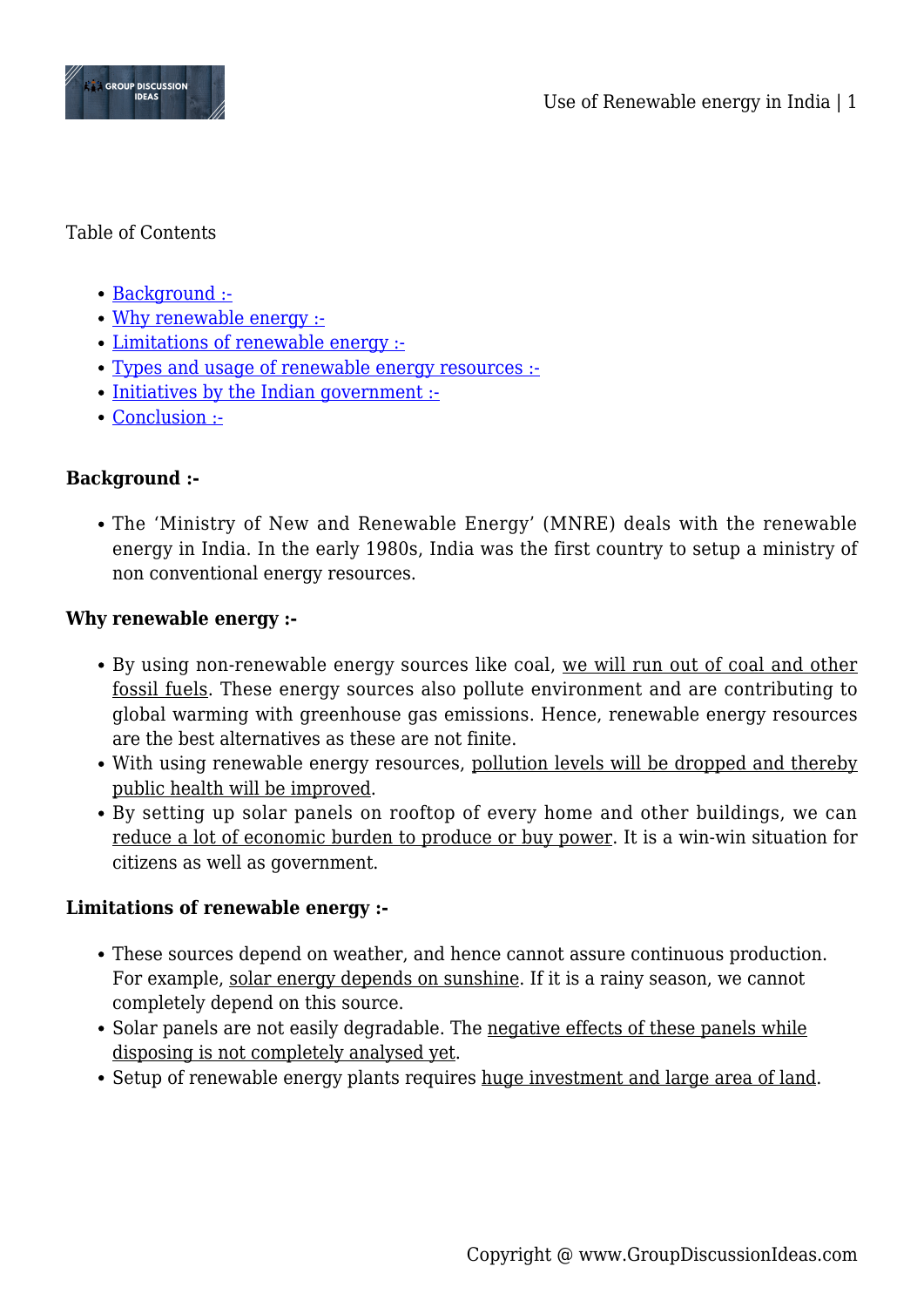

### **Types and usage of renewable energy resources :-**

- Hydro power: Hydro power forms the largest source of energy. It constitutes over 43 per cent of the total renewable power generation installed capacity. India is the 7th largest producer of hydroelectric power in the world. In FY 2016-17, the total hydroelectric power generated in India was 122.31 TWh with an average capacity factor of 33%.
- Wind power: The country ranks fourth in the world in terms of total installed wind power capacity. India includes 27.441 GW of wind power alone. Wind power accounts for 14% of India's total installed power capacity.
- Solar power: India has a high solar ionization and uses solar power the most among the non-renewable resources. Solar power in India has been growing at a rate of 113% year over year. It is around 18% lower than the average price for electricity generated by coal-fired plants.
- Biomass power: Biomass power includes installations from biomass combustion, biomass gasification and bagasse co-generation. MNRE has also estimated surplus biomass availability at about 120 – 150 million metric tones per annum covering agricultural and forestry residues. Hence, this corresponds to a potential of about 18,000 MW of power.

### **Initiatives by the Indian government :-**

- The government is encouraging the adoption of renewable resources by offering various incentives. Some of the incentives include generation-based incentives (GBIs), fiscal incentives, etc and also concessional finance, capital and interest subsidies.
- MNRE decides to provide custom and excise duty benefits to the solar rooftop sector. This will lower the cost of setting up as well as generate power thus boost growth.
- Narendra Modi, the present Prime Minister of the country has stated of a model city. This city's power sources should ideally be solar energy. He also stated that bioethanol refinery projects should be accelerated to control the country's dependency on fossil fuels.
- The Union Cabinet has approved raising of bonds worth Rs.2,360 crores by the Indian Renewable Energy Development Agency (IREDA). Various renewable energy projects has thus used this money in the fiscal year of 2017-18.
- The Union Cabinet under Narendra Modi has also given its approval for utilization of 400 hectares of un-cultivable farm land at the Central State Farm (CSF) in Sri Ganganagar District, Rajasthan. This land is hence used for setting up of a solar Power Plant of capacity exceeding 200 MW.